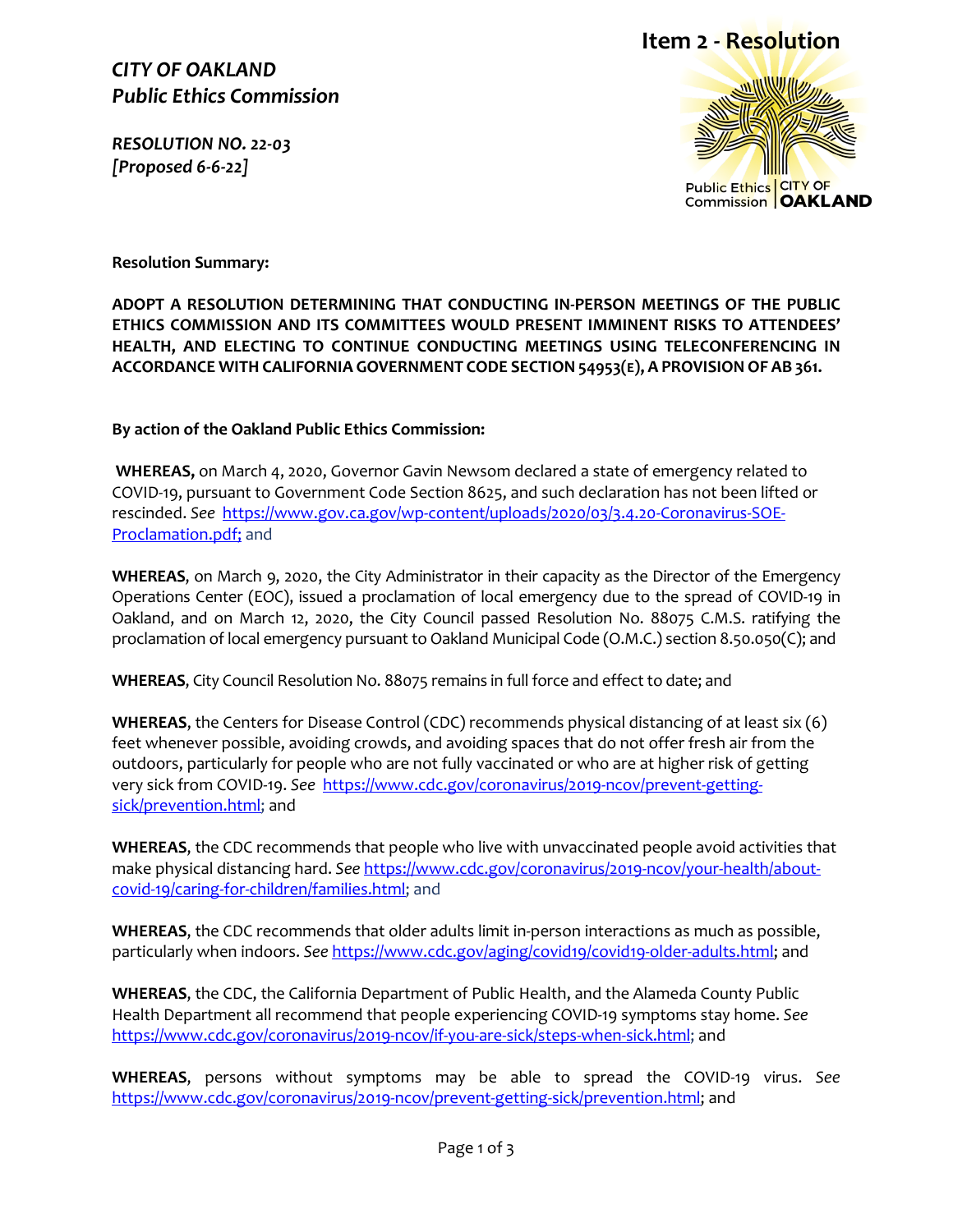### *CITY OF OAKLAND Public Ethics Commission*

*RESOLUTION NO. 22-03 [Proposed 6-6-22]* 

# **Item 2 - Resolution**



**WHEREAS**, fully vaccinated persons who become infected with the COVID-19 Delta variant can spread the virus to others. *See* [https://www.cdc.gov/coronavirus/2019-ncov/vaccines/fully](https://www.cdc.gov/coronavirus/2019-ncov/vaccines/fully-vaccinated.html)[vaccinated.html;](https://www.cdc.gov/coronavirus/2019-ncov/vaccines/fully-vaccinated.html) and

**WHEREAS**, the City's public-meeting facilities are indoor facilities that do not ensure circulation of fresh/outdoor air, particularly during periods of cold and/or rainy weather, and were not designed to ensure that attendees can remain six (6) feet apart; and

**WHEREAS,** holding in-person meetings would encourage community members to come to City facilities to participate in local government, and some of them would be at high risk of getting very sick from COVID-19 and/or would live with someone who is at high risk; and

**WHEREAS,** in-person meetings would tempt community members who are experiencing COVID-19 symptoms to leave their homes in order to come to City facilities and participate in local government; and

**WHEREAS,** attendees would use ride-share services and/or public transit to travel to in-person meetings, thereby putting them in close and prolonged contact with additional people outside of their households;

#### **Now therefore be it:**

**RESOLVED:** that the Public Ethics Commission finds and determines that the foregoing recitals are true and correct and hereby adopts and incorporates them into this Resolution; and

**RESOLVED:** that, based on these determinations and consistent with federal, state and local health guidance, the Public Ethics Commission determines that conducting in-person meetings would pose imminent risks to the health of attendees; and

**RESOLVED:** that the Public Ethics Commission firmly believes that the community's health and safety and the community's right to participate in local government, are both critically important, and is committed to balancing the two by continuing to use teleconferencing to conduct public meetings, in accordance with California Government Code Section 54953(e), a provision of AB-361; and

**RESOLVED:** that the Public Ethics Commission and its committees will meet by teleconference this month and will renew these (or similar) findings at least every thirty (30) days in accordance with California Government Code section 54953(e) until the state of emergency related to COVID-19 has been lifted, or the Public Ethics Commission finds that in-person meetings no longer pose imminent risks to the health of attendees, whichever occurs first.